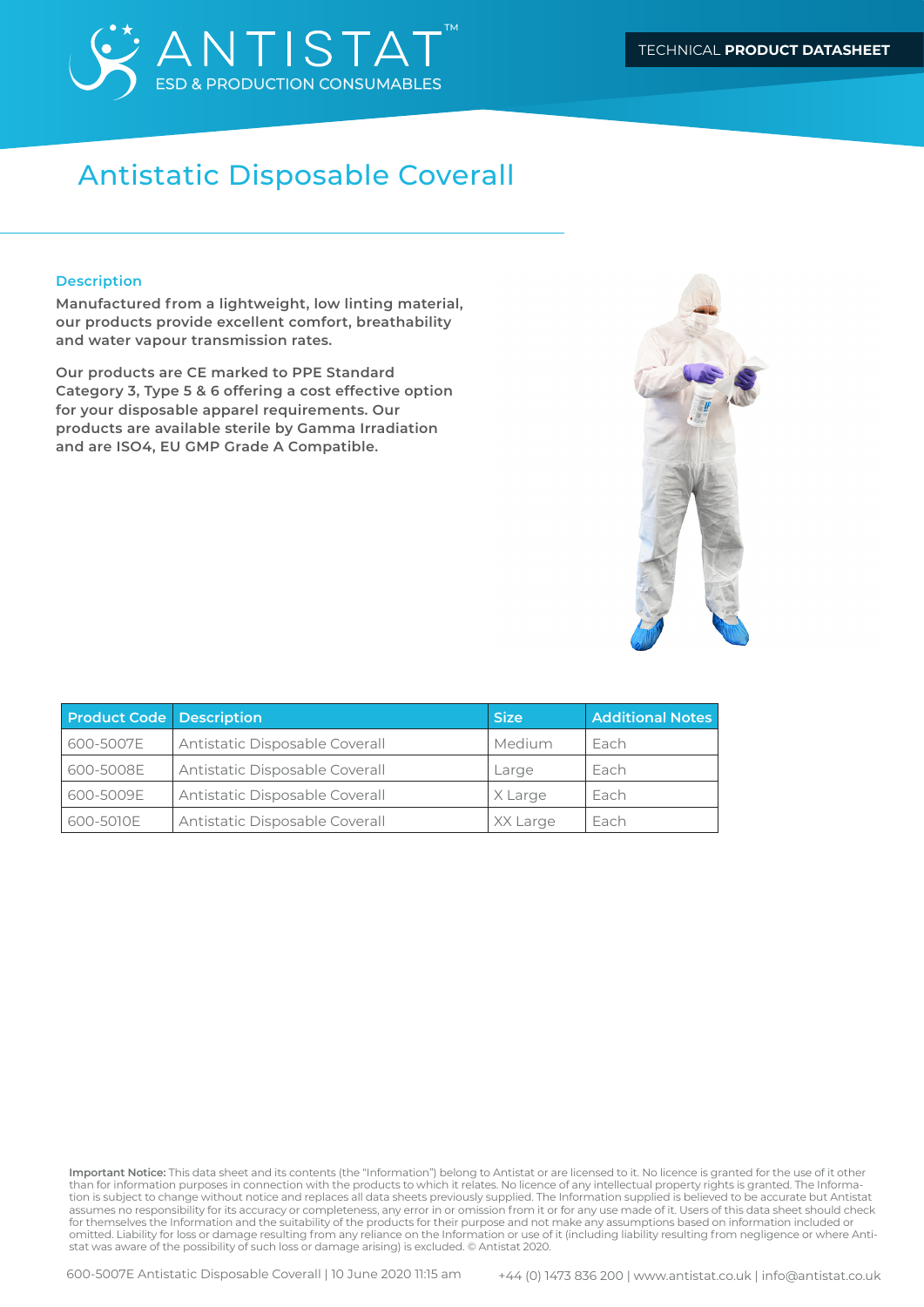



**Antistatic Disposable Hooded Coverall Type 5/6**



| <b>Description</b>                      | Code            | <b>Medium</b><br>(cm) | Large<br>(cm) | X Large<br>(cm) | <b>XX Large</b><br>(cm) | Tolerance $+/-$<br>(cm) |
|-----------------------------------------|-----------------|-----------------------|---------------|-----------------|-------------------------|-------------------------|
| Overall Length                          |                 | 155                   | 170           | 183             | 185                     | 2.54                    |
| Torso Length                            | $\overline{2}$  | 88                    | 92            | 103             | 105                     | 2.54                    |
| Zipper Length                           | 3               | 65                    | 65            | 76              | 78                      | 2.54                    |
| Inseam                                  | 4               | 71                    | 78            | 82              | 84                      | 2.54                    |
| Chest Width                             | 5               | 66                    | 68            | 75              | 75                      | 2.54                    |
| Waist Size (before elastic<br>sewn in)  | 6               | 66                    | 68            | 75              | 75                      | 2.54                    |
| Overall arm length                      | 7               | 167                   | 175           | 187             | 188                     | 2.54                    |
| Sleeve Length (from under-<br>arm seam) | 8               | 50                    | 54            | 56              | 56.5                    | 2.54                    |
| Sleeve Width                            | 9               | 25.5                  | 26            | 26.5            | 27                      | 2.54                    |
| Relaxed Wrist Opening                   | 10 <sup>°</sup> | 7                     | 8             | 8               | 8.5                     | 2.54                    |

**Important Notice:** This data sheet and its contents (the "Information") belong to Antistat or are licensed to it. No licence is granted for the use of it other than for information purposes in connection with the products to which it relates. No licence of any intellectual property rights is granted. The Information is subject to change without notice and replaces all data sheets previously supplied. The Information supplied is believed to be accurate but Antistat assumes no responsibility for its accuracy or completeness, any error in or omission from it or for any use made of it. Users of this data sheet should check for themselves the Information and the suitability of the products for their purpose and not make any assumptions based on information included or omitted. Liability for loss or damage resulting from any reliance on the Information or use of it (including liability resulting from negligence or where Antistat was aware of the possibility of such loss or damage arising) is excluded. © Antistat 2020.

600-5007E Antistatic Disposable Coverall | 10 June 2020 11:15 am +44 (0) 1473 836 200 | www.antistat.co.uk | info@antistat.co.uk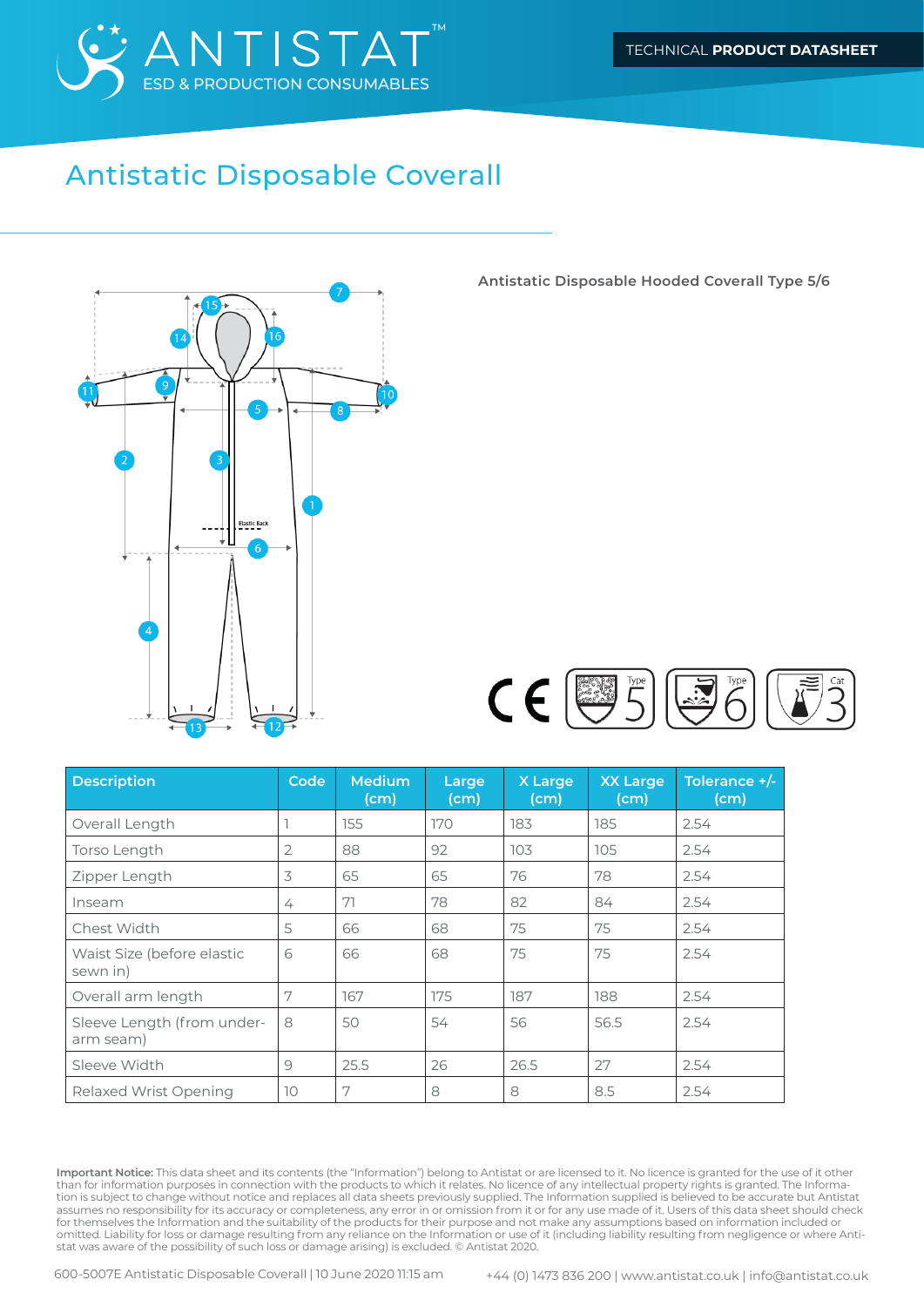

| <b>Description</b>                  | Code | <b>Medium</b><br>(cm) | Large<br>(cm) | X Large<br>(cm) | <b>XX Large</b><br>(cm) | <b>Tolerance</b><br>$+/-$<br>(cm) |
|-------------------------------------|------|-----------------------|---------------|-----------------|-------------------------|-----------------------------------|
| Stretched Wrist Opening             | 11   | 16                    | 16.5          | 16.5            | 17                      | 2.54                              |
| Relaxed Ankle Opening               | 12   | 12                    | 15            | 15              | 16                      | 2.54                              |
| Stretched Ankle Opening             | 13   | 19                    | 21            | 21              | 22.5                    | 2.54                              |
| Hood Height/ Stretched Hood Opening | 74   | 30.5                  | 31            | 31              | 32                      | 2.54                              |
| Hood Width                          | 15   | 12                    | 13            | 13              | 14                      | 2.54                              |
| Relaxed Hood Opening                | 16   | 16.00                 | 17.00         | 17.00           | 18.00                   | 2.54                              |

#### **Technical Specifications**

| <b>Description</b>                 | <b>Results</b>     | <b>Test Procedure PGI</b><br><b>Standard</b> | <b>REF Test Procedure ASTM</b><br><b>Standard</b> |
|------------------------------------|--------------------|----------------------------------------------|---------------------------------------------------|
| Basis Weight oz/yd                 | 1.5                | D3776                                        | D3776                                             |
| Thickness Mils                     | 6.77               | D1777                                        | D1777                                             |
| Strip Tensile (MD/CD) lbs/in       | 8.73/6.22          | D1682                                        | D1682                                             |
| Strip Elongation (MD/CD) %         | 112/107            | D1682                                        | D5034                                             |
| Work to Break in - Ibs             | 20.38/12.13        | D1682                                        |                                                   |
| Work up to Fmax. (MD/CD) in - lbs  | 18.55/10.83        | D1682                                        | DASTM D2261                                       |
| Toungue Tear (MD/CD) Ibs           | 15.25/9.62         |                                              | CS-191-53, Sec. 1610                              |
| Flammability                       | Class <sub>1</sub> |                                              |                                                   |
| Mullen Burst Ibs/sq in             | 83                 |                                              |                                                   |
| Particulate Burden                 | none               |                                              |                                                   |
| Shrink Temp F°/C°                  | 270/135            |                                              |                                                   |
| Melt Temp F°/C°                    | 275/135            |                                              |                                                   |
| Water Vapour Transmission gm/24hrs | 840                |                                              | <b>ASTM E96</b>                                   |

**Important Notice:** This data sheet and its contents (the "Information") belong to Antistat or are licensed to it. No licence is granted for the use of it other than for information purposes in connection with the products to which it relates. No licence of any intellectual property rights is granted. The Information is subject to change without notice and replaces all data sheets previously supplied. The Information supplied is believed to be accurate but Antistat assumes no responsibility for its accuracy or completeness, any error in or omission from it or for any use made of it. Users of this data sheet should check for themselves the Information and the suitability of the products for their purpose and not make any assumptions based on information included or omitted. Liability for loss or damage resulting from any reliance on the Information or use of it (including liability resulting from negligence or where Antistat was aware of the possibility of such loss or damage arising) is excluded. © Antistat 2020.

600-5007E Antistatic Disposable Coverall | 10 June 2020 11:15 am +44 (0) 1473 836 200 | www.antistat.co.uk | info@antistat.co.uk